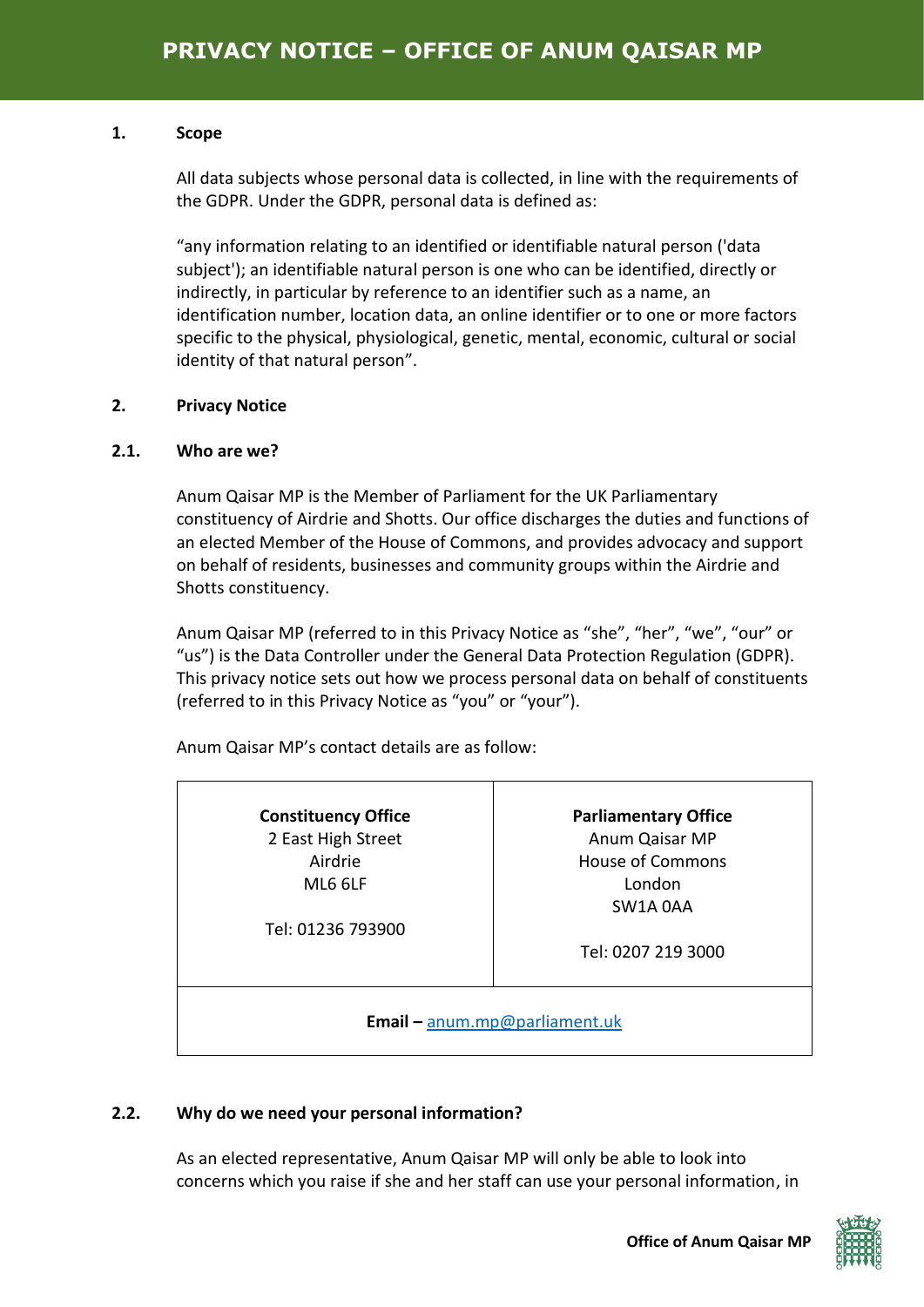# **PRIVACY NOTICE – OFFICE OF ANUM QAISAR MP**

order to raise enquiries with relevant agencies on your behalf. Anum Qaisar MP also requires your personal information so that she and her staff can keep you informed about the progress of any enquiries that she or her staff may make on your behalf, as well as contact you with the outcome(s) of any such enquiries.

Anum Qaisar MP also regularly receives emails or other forms of correspondence from constituents who wish to lobby her about certain policy issues or upcoming events, debates and votes in the UK Parliament. In order to respond effectively to such enquiries, Anum Qaisar MP requires personal information so that she can provide more details about her position and views on the matters which you raised with her.

Anum Qaisar MP also receives information about individuals from third parties, which can include (and is not limited to) friends/relatives of constituents in situations where the constituent cannot get in touch directly, legal representatives acting on behalf of a constituent or situations where constituents raise queries or complaints about other people. This information is processed in line with the GDPR and the Data Protection Act 2018, using one of the legal bases set out in section 2.3 below.

Anum Qaisar MP also operates an email newsletter, which gives constituents who wish to opt-in the opportunity to receive further general updates on her campaigns and activities as a Member of Parliament. This newsletter is a marketing communication, therefore opt-in consent will always be requested before any such communication is sent to you, in line with the Privacy and Electronic Communications Regulations 2003. In order to provide you with updates on her activities as a Member of Parliament in this format, provided you have consented to receiving such updates, Anum Qaisar MP requires your email address and postal address to send you these updates.

#### **2.3. What types of personal data do we collect and process?**

| <b>Personal Data Type</b> | <b>Source</b> (where Anum Qaisar MP obtained<br>the personal data from if it has not been<br>collected directly from you, the data<br>subject.)                                                                                                                                                                                                                                                                |
|---------------------------|----------------------------------------------------------------------------------------------------------------------------------------------------------------------------------------------------------------------------------------------------------------------------------------------------------------------------------------------------------------------------------------------------------------|
| Name                      | Where a full name is not provided by the<br>constituent, details of first names and<br>surnames are obtained from the full<br>electoral register to verify that the person<br>from whom data is being collected is<br>resident in the Airdrie and Shotts<br>constituency. The full unedited electoral<br>register is made available to Members of<br>Parliament to carry out the functions of<br>their office. |

The personal data we would like to collect and process from you may include:

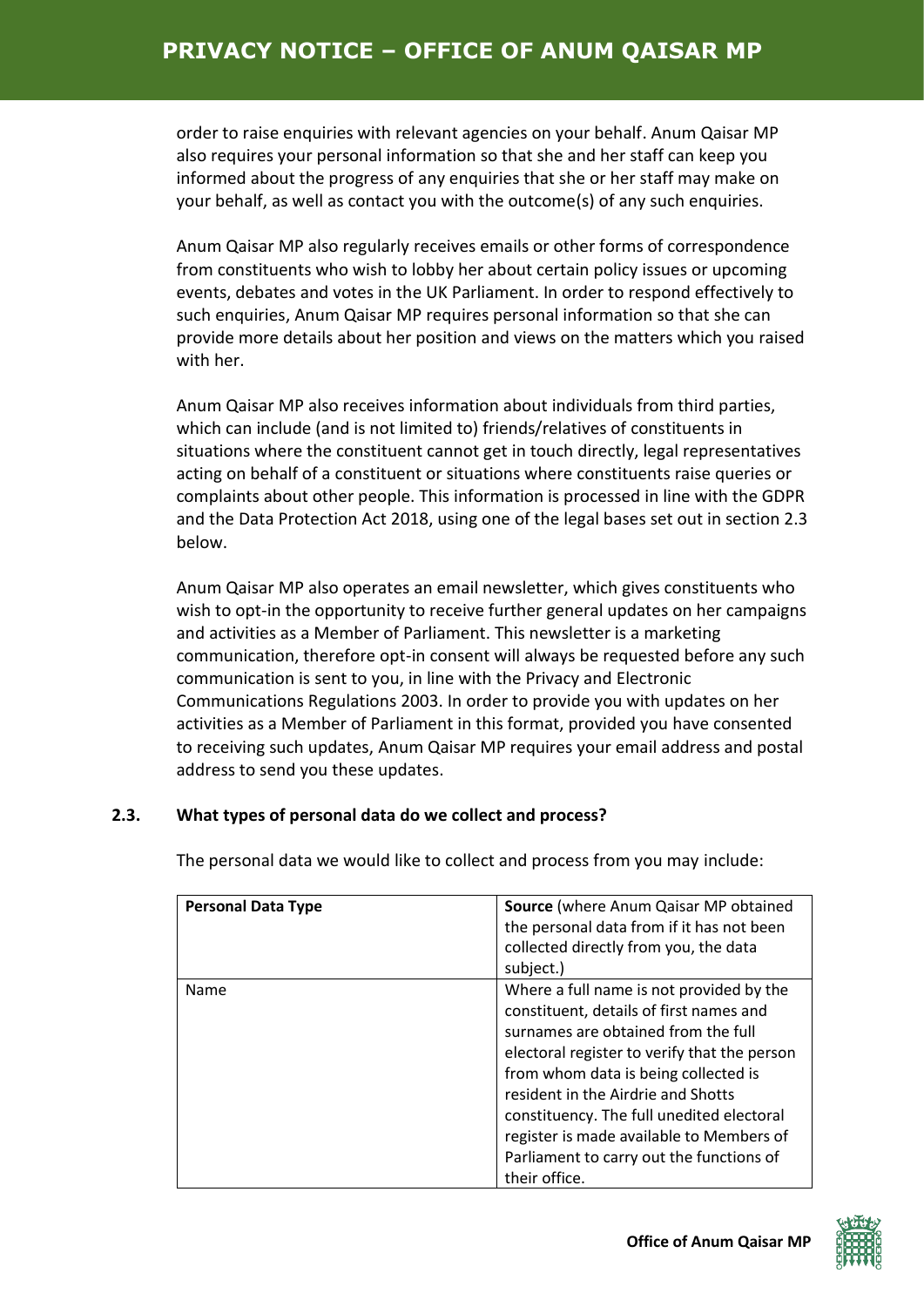# **PRIVACY NOTICE – OFFICE OF ANUM QAISAR MP**

| <b>Postal Address</b>                                                                                                   | Where a full postal address is not provided<br>by the constituent, address details are<br>obtained from the full electoral register to<br>verify that the person from whom data is<br>being collected is resident in the Airdrie<br>and Shotts constituency. The full unedited<br>electoral register is made available to<br>Members of Parliament to carry out the<br>functions of their office. |
|-------------------------------------------------------------------------------------------------------------------------|---------------------------------------------------------------------------------------------------------------------------------------------------------------------------------------------------------------------------------------------------------------------------------------------------------------------------------------------------------------------------------------------------|
| <b>Email Address</b>                                                                                                    | N/A                                                                                                                                                                                                                                                                                                                                                                                               |
| <b>Telephone Number</b>                                                                                                 | N/A                                                                                                                                                                                                                                                                                                                                                                                               |
| <b>National Insurance Number</b>                                                                                        | N/A                                                                                                                                                                                                                                                                                                                                                                                               |
| Home Office Reference Number                                                                                            | N/A                                                                                                                                                                                                                                                                                                                                                                                               |
| Date of Birth                                                                                                           | N/A                                                                                                                                                                                                                                                                                                                                                                                               |
| Any other reference numbers connected to<br>your enquiry                                                                | N/A                                                                                                                                                                                                                                                                                                                                                                                               |
| Photos and videos in connection with<br>Anum Qaisar MP's engagements and<br>events she attends in her capacity as an MP | N/A                                                                                                                                                                                                                                                                                                                                                                                               |

In some circumstances, it may be necessary for Anum Qaisar MP or her staff to collect special categories of data about you. This could include your racial or ethnic origin, religious or political beliefs, sexual orientation, health information or details of any criminal convictions or allegations of criminal activity. This information will only be collected where it is materially relevant to the enquiry you raised with us.

#### **2.4. How will we use your personal data?**

The personal data we collect will be used for the following purposes:

- Recording of the personal data on a database (caseworker.mp, which is managed by Elected Technologies Ltd) in order to efficiently manage and respond to enquiries made to Anum Qaisar MP or her staff. This database is accessed through secure log in authentication processes.
- Carrying out constituency casework, which can include any or all of the following processes:
	- Making enquiries on your behalf when you have raised a concern/issue that you would like Anum Qaisar MP to pursue with a relevant agency or organisation.
	- Updating constituents on the progress of any enquiries raised on their behalf.
	- Highlighting cases in Parliament in order to effect changes on Government policy.

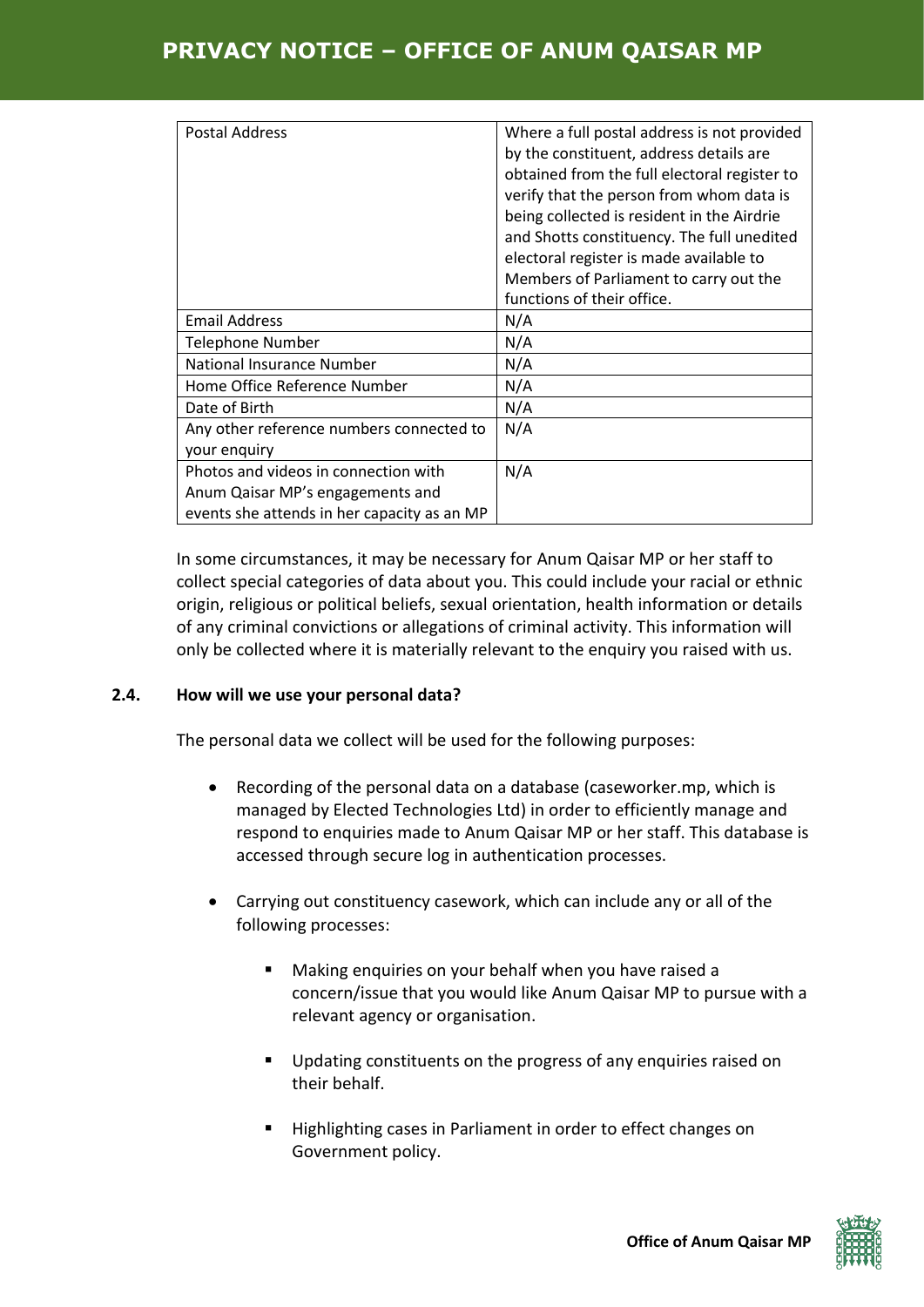- Providing constituents with information about Anum Qaisar MP's position on a particular policy issue or on upcoming events, debates and votes in the UK Parliament, when such requests have been made either directly by the data subject or from the data subject acting through an organised lobbying campaign.
- Where constituents have opted-in to receive such information, to send newsletters and other forms of electronic marketing communication via email.
- Photos and videos taken in connection with my engagements and events Anum Qaisar MP attends in her capacity as an MP may be shared via her website, newsletter and social media profiles such as Facebook and Twitter.

# **2.5. Lawful basis**

The GDPR sets out a number of lawful bases under which personal data can be processed. We will always ensure that we have a lawful basis for processing your personal data. This will be one of the following bases:

- **Public Task** In accordance with the discharge of key functions of a Member of Parliament and their office in responding to requests for assistance from you.
- **Vital Interests** Where a request is made by someone else (e.g. a legal representative or a friend/relative), data is processed in circumstances where consent cannot be given by, or expected to be obtained from, you or where obtaining such consent would prejudice actions taken by Anum Qaisar MP in your vital interests.
- **Consent** With your explicit consent. You can withdraw your consent at any time by contacting Anum Qaisar MP or her staff using the contact details provided above.

#### **2.6. Disclosure**

We may pass your personal data on to third party service providers in the course of dealing with your enquiry, such as local authorities, government agencies, public bodies, health boards, housing associations, regulators, and so on. Any third parties that we may share your data with are obliged to keep your details secure, and to use them only to provide us with information relating to the specific enquiry you have raised with Anum Qaisar MP.

Anum Qaisar MP also contracts third party providers to provide specific services for the effective discharge of the functions of her office, for example in efficiently managing responses to individual enquiries and maintaining records of individual

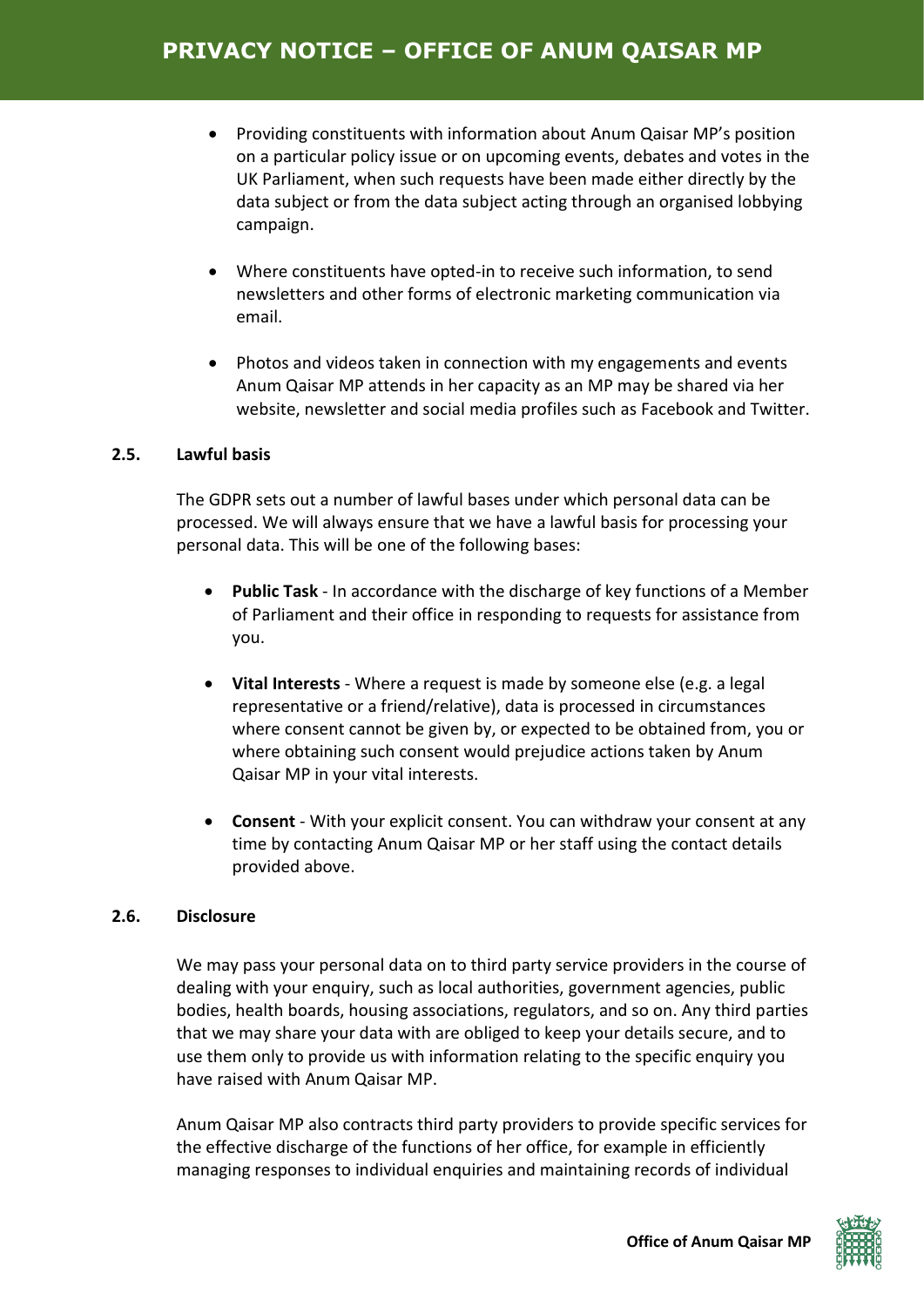# **PRIVACY NOTICE – OFFICE OF ANUM QAISAR MP**

cases. Details of the third party providers which process personal data on behalf of Anum Qaisar MP, and for whom a data processing agreement has been made, is available on the table.

| Third country (non-EU) / international | Safeguards in place to protect your                                                                                                                                                                                                                                                                                                                                                                        |  |
|----------------------------------------|------------------------------------------------------------------------------------------------------------------------------------------------------------------------------------------------------------------------------------------------------------------------------------------------------------------------------------------------------------------------------------------------------------|--|
| organisation                           | personal data                                                                                                                                                                                                                                                                                                                                                                                              |  |
| Wix                                    | Anum Qaisar MP has a data<br>processing agreement with Wix.<br>Access to data collected and<br>$\bullet$<br>processed for casework, electronic<br>marketing or other enquiries is<br>password-protected, using two-<br>factor authentication, and only<br>available to Anum Qaisar MP and<br>staff members authorised to access<br>the website.<br>Wix adheres to UK data protection<br>$\bullet$<br>laws. |  |

| EU / UK organisation                        | Safeguards in place to protect your<br>personal data                                                                                                                                                                                                                                                                                                                                                                                                                                                                  |  |
|---------------------------------------------|-----------------------------------------------------------------------------------------------------------------------------------------------------------------------------------------------------------------------------------------------------------------------------------------------------------------------------------------------------------------------------------------------------------------------------------------------------------------------------------------------------------------------|--|
| Caseworker.mp (Elected Technologies<br>Ltd) | Anum Qaisar MP has a privacy and<br>processing agreement with Elected<br>Technologies Ltd.<br>Access to data collected and<br>$\bullet$<br>processed for casework, lobbying<br>and other constituent queries is<br>password and two factor<br>authentication protected and only<br>available to Anum Qaisar MP and<br>staff members authorised to write<br>and send such communications on<br>behalf of Anum Qaisar MP.<br>Elected Technologies are compliant<br>$\bullet$<br>with GDPR and other applicable<br>laws. |  |

#### 2.7. **Retention period**

The office of Anum Qaisar MP will store personal data for as long as it is required to progress enquiries made on your behalf or, if you have opted in to receive them, marketing communications regarding her activities and campaigns as a Member of Parliament. Data related to closed or resolved constituent enquiries, lobbying and casework will be retained until the next UK General Election at which point the data will be destroyed unless you grant permission to retain this data. This is necessary in case any further issues arise with respect to your initial enquiry.

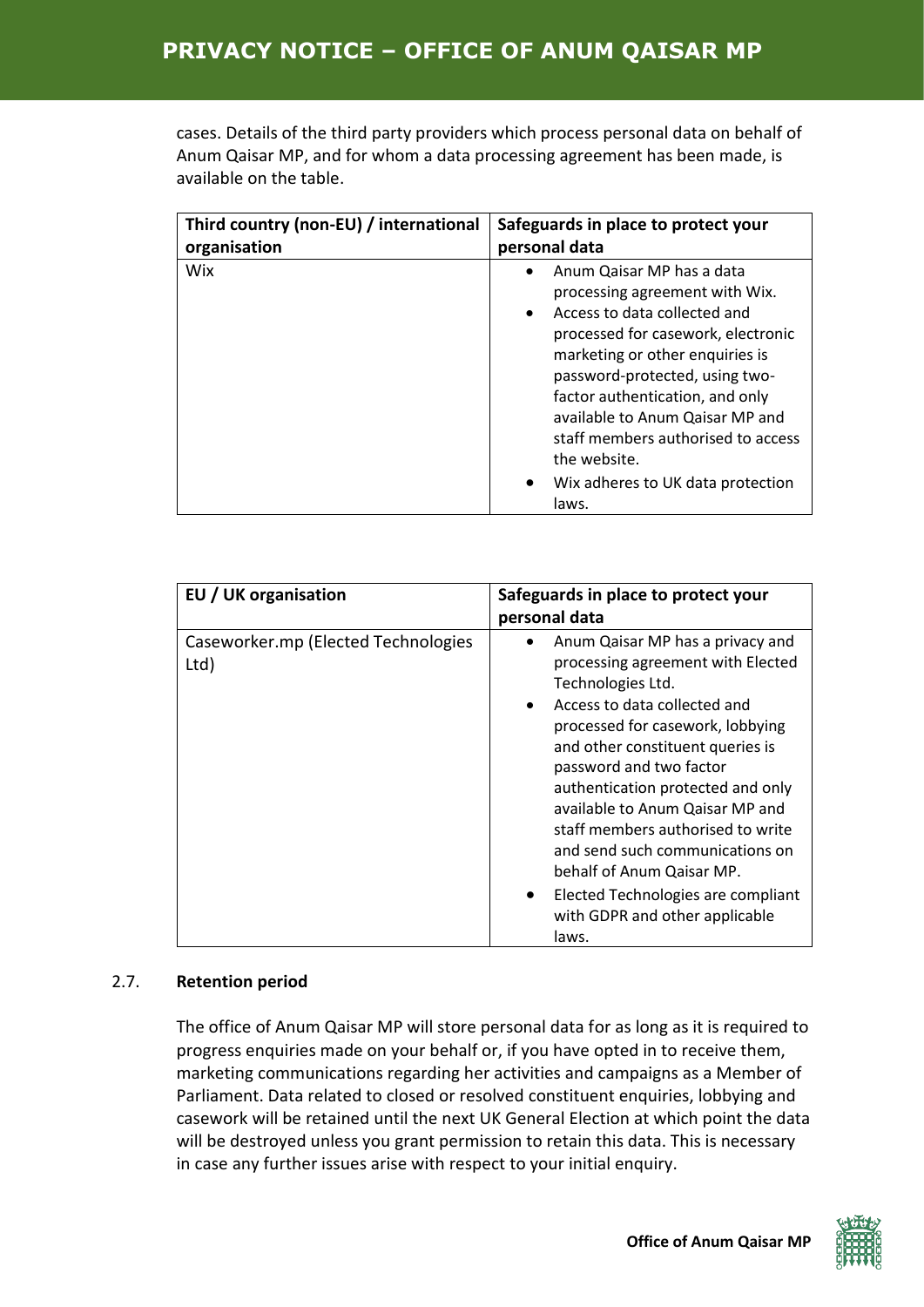Photos and videos in connection with Anum Qaisar MP's engagements will be stored for the duration of her service as an MP, unless an individual requests that their data be deleted.

Should Anum Qaisar MP decide not to contest a future election, or should she leave office early as a result of resignation or death, all personal data will continue to be held for a period of up to two months after Anum Qaisar MP leaves office, during which her office will be wound up. During that two-month winding up period, you may be contacted for permission to pass your case files to another elected representative. If we do not receive a response within that period, your data will be securely destroyed at the end of the two-month winding up period.

# **2.8. Your rights as a data subject**

At any point while we are in possession of or processing your personal data, you, the data subject, have the following rights:

- **Right of access** you have the right to request a copy of the information that we hold about you.
- **Right of rectification** you have a right to correct data that we hold about you that is inaccurate or incomplete.
- **Right to be forgotten** in certain circumstances you can ask for the data we hold about you to be erased from our records.
- **Right to restriction of processing** where certain conditions apply to have a right to restrict the processing.
- **Right of portability** you have the right to have the data we hold about you transferred to another organisation.
- **Right to object** you have the right to object to certain types of processing such as direct marketing.
- **Right to judicial review:** in the event that the office of Anum Qaisar MP refuses your request under rights of access, we will provide you with a reason as to why. You have the right to complain as outlined in section 2.9 below.

All of the above requests will be forwarded on, should there be a third party involved (as stated in section 2.6 above) in the processing of your personal data.